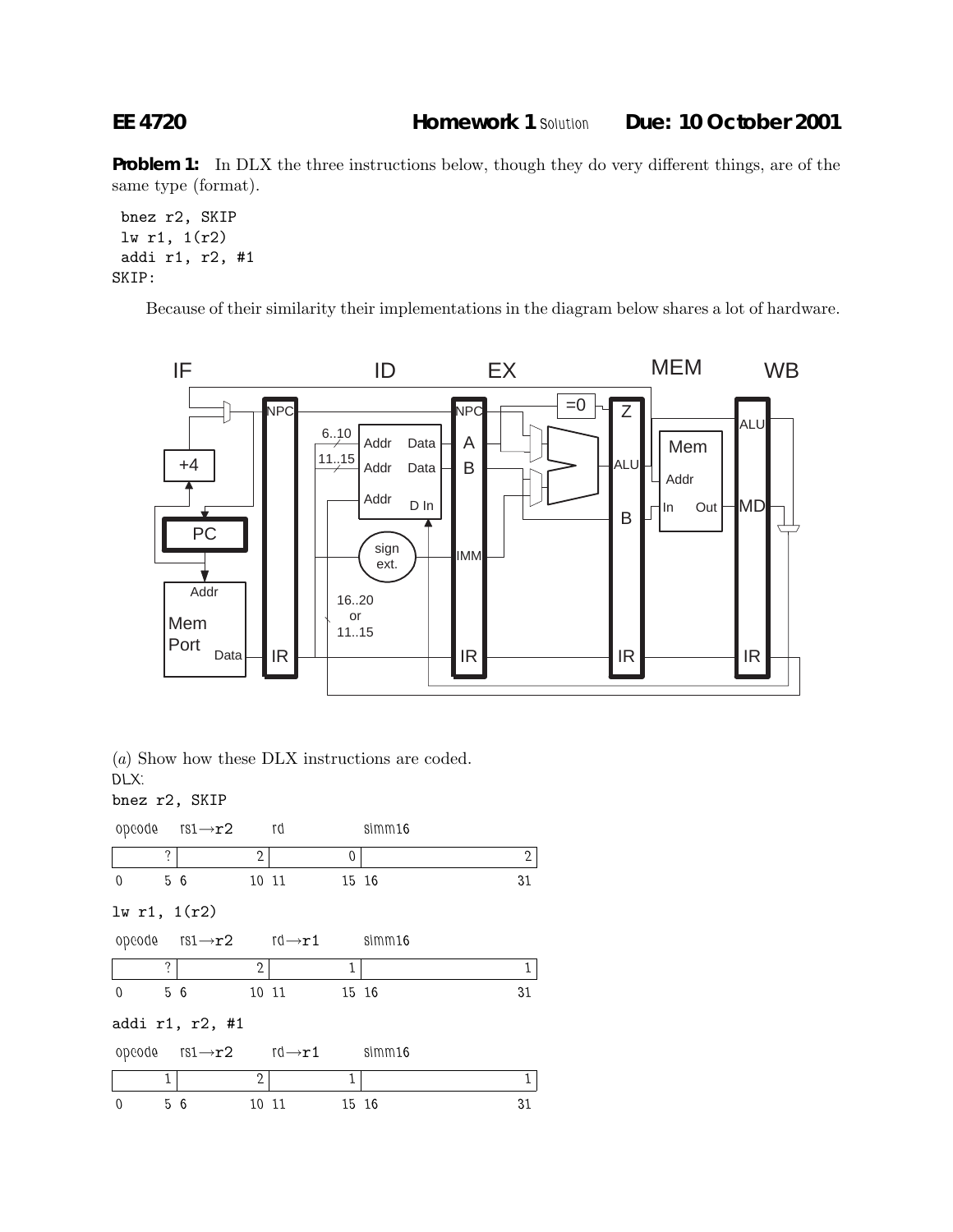(b) Find corresponding instructions in the SPARC V9 ISA. (See the SPARC Architecture Manual V9, <http://www.ece.lsu.edu/ee4720/samv9.pdf>) (The DLX branch instruction will have to be replaced by two instructions, one to set the condition code registers.)

! In this solution the DLX branch is replaced by a single instruction. brnz %g1, SKIP ldsw [%g2+1],%g1 add %g2, 1, %g1 ! In this solution the DLX branch is replaced by two instructions. addcc %g1, 0, %g0 bne SKIP ldsw [%g2+1],%g1

add %g2, 1, %g1

(c) Show the coding of the SPARC V9 branch, load, and add immediate instructions (but not the condition code setting instruction).

## brnz g1, SKIP

| 90              | J           | $\boldsymbol{0}$ |                                  |              | reond op2 dh          |                | p           | r s1         |              | displo   |              |
|-----------------|-------------|------------------|----------------------------------|--------------|-----------------------|----------------|-------------|--------------|--------------|----------|--------------|
| 0               | $\mathbf 0$ | $\mathbf 0$      |                                  | 5            | 3 <sup>1</sup>        | $\overline{0}$ | $\theta$    |              | $\mathbf{2}$ |          | $\mathbf{2}$ |
|                 |             |                  | 31 30 29 29 28 28 27 25 24 22 21 |              |                       |                | 20 19 19 18 |              | 14 13        |          | $\theta$     |
| bne SKIP        |             |                  |                                  |              |                       |                |             |              |              |          |              |
| qo              | a           |                  | cond op2 disp22                  |              |                       |                |             |              |              |          |              |
| $\overline{0}$  | $\mathbf 0$ |                  | 9                                | $\mathbf{2}$ |                       |                |             | $\mathbf{2}$ |              |          |              |
|                 |             |                  | 31 30 29 29 28 25 24 22 21       |              |                       |                |             | $\theta$     |              |          |              |
| ldsw [g2+1], g1 |             |                  |                                  |              |                       |                |             |              |              |          |              |
| 90              | 1q          |                  | op3                              |              | $rs1$ i               |                |             | simm13       |              |          |              |
| 3               |             | 1                | 8                                |              | $\mathbf{2}$          |                | 1           |              |              |          |              |
| 31 30 29        |             |                  | 25 24 19 18                      |              |                       |                | 14 13 13 12 |              |              | $\theta$ |              |
| add g2, 1, g1   |             |                  |                                  |              |                       |                |             |              |              |          |              |
| 90              | rd          |                  | op3                              | rs1          | $\mathbf{I}$          |                |             | simm13       |              |          |              |
| $\mathbf{2}$    |             | 1                | $\overline{0}$                   |              | $\mathbf{2}^{\prime}$ |                | 1           |              |              | 1        |              |
| 31 30 29        |             |                  | 25 24                            | 19 18        |                       |                | 14 13 13 12 |              |              | $\Omega$ |              |

(d) Do these codings allow the same degree of hardware sharing?

*Because the DLX codings are identical an implementation could use the same datapath for computing the immediate add, load effective address, and branch target. The SPARC V9* add *and* lduw *codings are identical and so hardware can be shared but the placement of the displacement is different for the branch instruction (either one) and so additional hardware would be needed to select the immediate (or displacement) bits corresponding to the instruction.*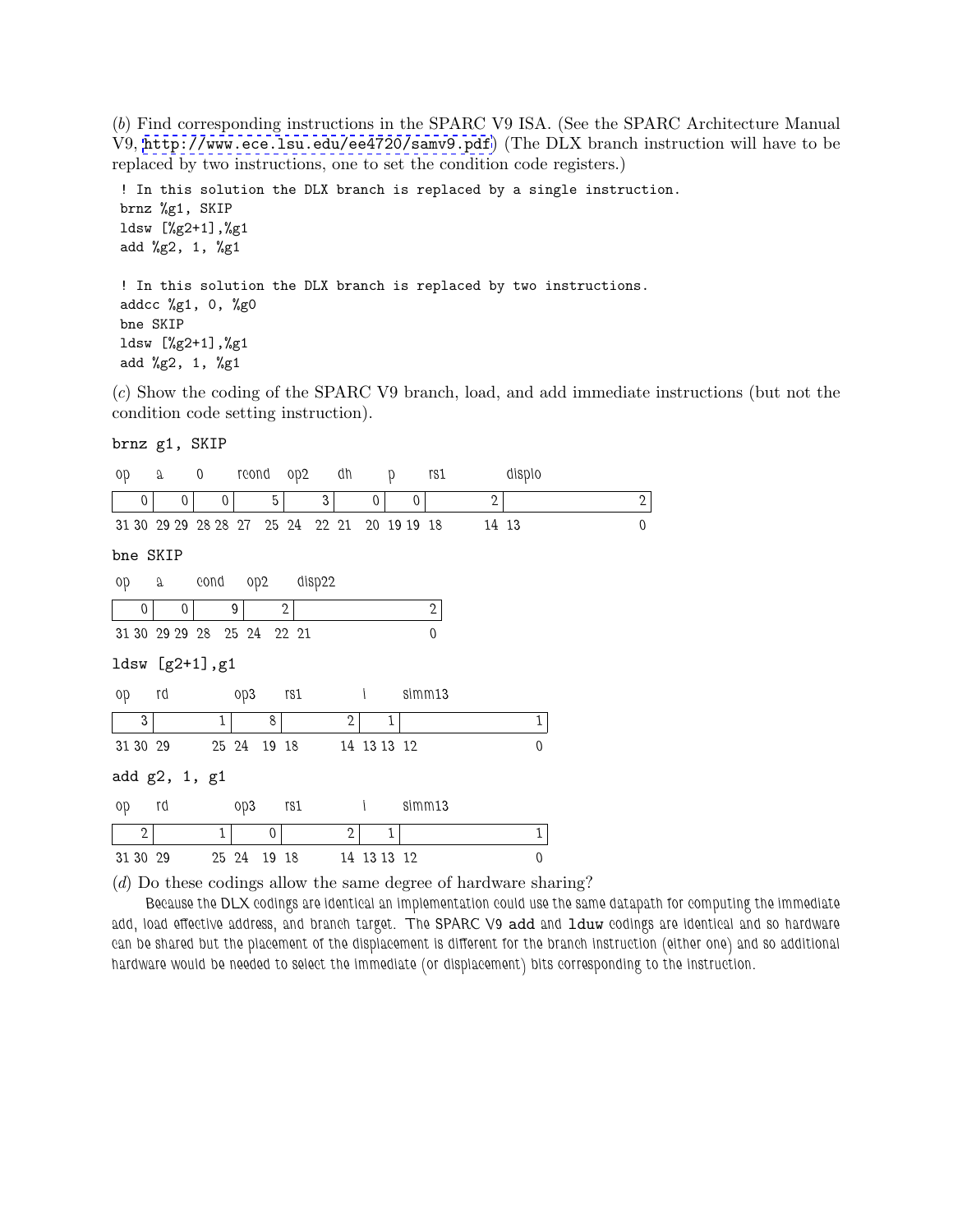**Problem 2:** Write a DLX assembly language program that determines the length of the longest run of consecutive elements in an array of words. For example, in array  $\{1, 7, 7, 1, 5, 5, 5, 7, 7\}$  the longest run is three: the three 5's (the four 7's are not consecutive). The comments below show how registers are initialized and where to place the longest run length.

```
! r10 Beginning of array (of words).
 ! r11 Number of elements.
 ! r1 At finish, should contain length of the longest run.
 ! r10 Beginning of array
 ! r11 Number of elements
 ! r1 At finish, should contain length of longest run.
 ! r1 Longest run encountered.
 ! r2 Size of this run so far.
 ! r3 Last element.
 add r1, r0, r0
 add r2, r0, r0
 lw r5, 0(r10)
 addi r3, r5, #1
LOOP:
beqz r11, DONE
lw r5, 0(r10)
addi r10, r10, #4
subi r11, r11, #1
seq r6, r5, r3
beqz r6, NEW_RUN
add r2, r2, #1
 j LOOP
NEW_RUN:
 add r7, r2, r0
addi r2, r0, #1
sgt r6, r7, r1
add r3, r5, r0
beqz r6, LOOP
add r1, r7, r0
 j LOOP
```
**Problem 3:** Small integers can be stored in a packed array to reduce the amount of storage required; the array can be unpacked into an ordinary array when the data is needed. Write a DLX assembly language program to unpack an array containing n b-bit integers stored as follows. The low b bits (bits 0 to  $b-1$ ) of the first word of the packed array contain the first integer, bits b to  $2b-1$  contain the next, and so on. When the end of the word is reached integers continue on the second word, etc. Size  $b$  is not necessarily a factor of  $n$  and so an integer might span two words.

The diagram below shows how the first 6 integers  $i_0, i_1, \ldots, i_5$  are stored for  $b = 12$  bits and  $n \geq 6$ .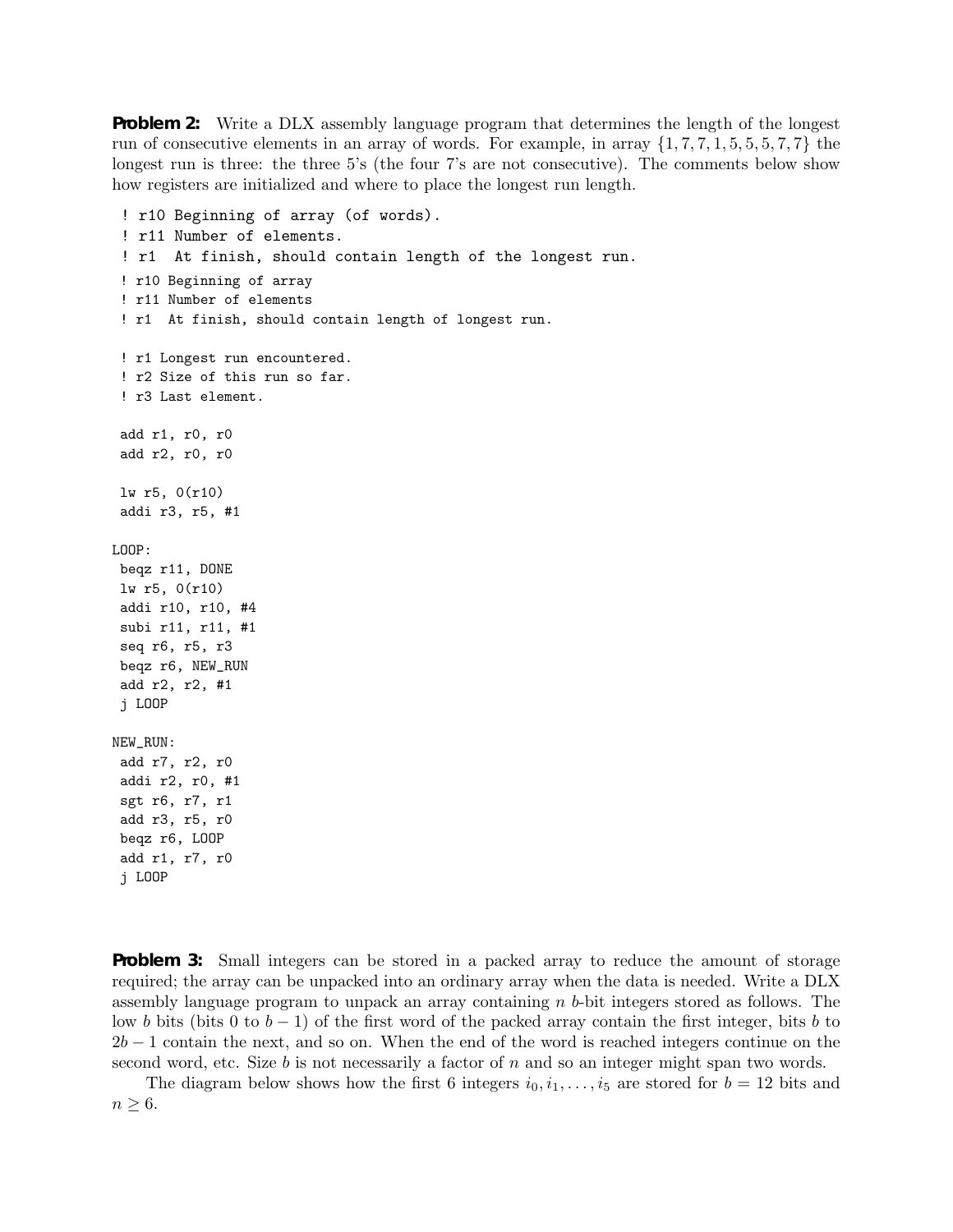

Write DLX assembly language code to unpack such an array into an array of signed words. The packed array consists of n b-bit signed numbers, with  $b \in [1, 32]$ . Initial values of registers are given below.

```
! Initial values
 ! r10: Address of start of packed array.
 ! r11: Number of elements (n).
 ! r12: Size of each element, in bits (b).
 ! r14: Address of start of unpacked array.
 ! Initial values
 ! r10: Address of start of packed array.
 ! r11: Number of elements (n).
 ! r12: Size of each element, in bits (b).
 ! r14: Address of start of unpacked array.
 ! r1: Current word.
 ! r2: Mask
 ! r3: Unpacked item
 ! r4: Bits remaining in current word.
 ! r8, r9: Miscellaneous
 ! r5: 32 - size of each element.
add r4, r0, r0
add r8, r12, r0
addi r5, r0, 32
sub r5, r5, r12
addi r2, r0, #1
sll r2, r2, r12
subi r2, r2, #1
LOAD_MAYBE:
bnez r4, LOWPART
lw r1, 0(r10)
addi r10, r10, #4
addi r4, r0, #32
LOWPART:
and r3, r1, r2
srl r1, r1, r12
sub r4, r4, r12
slt r9, r4, r0
```